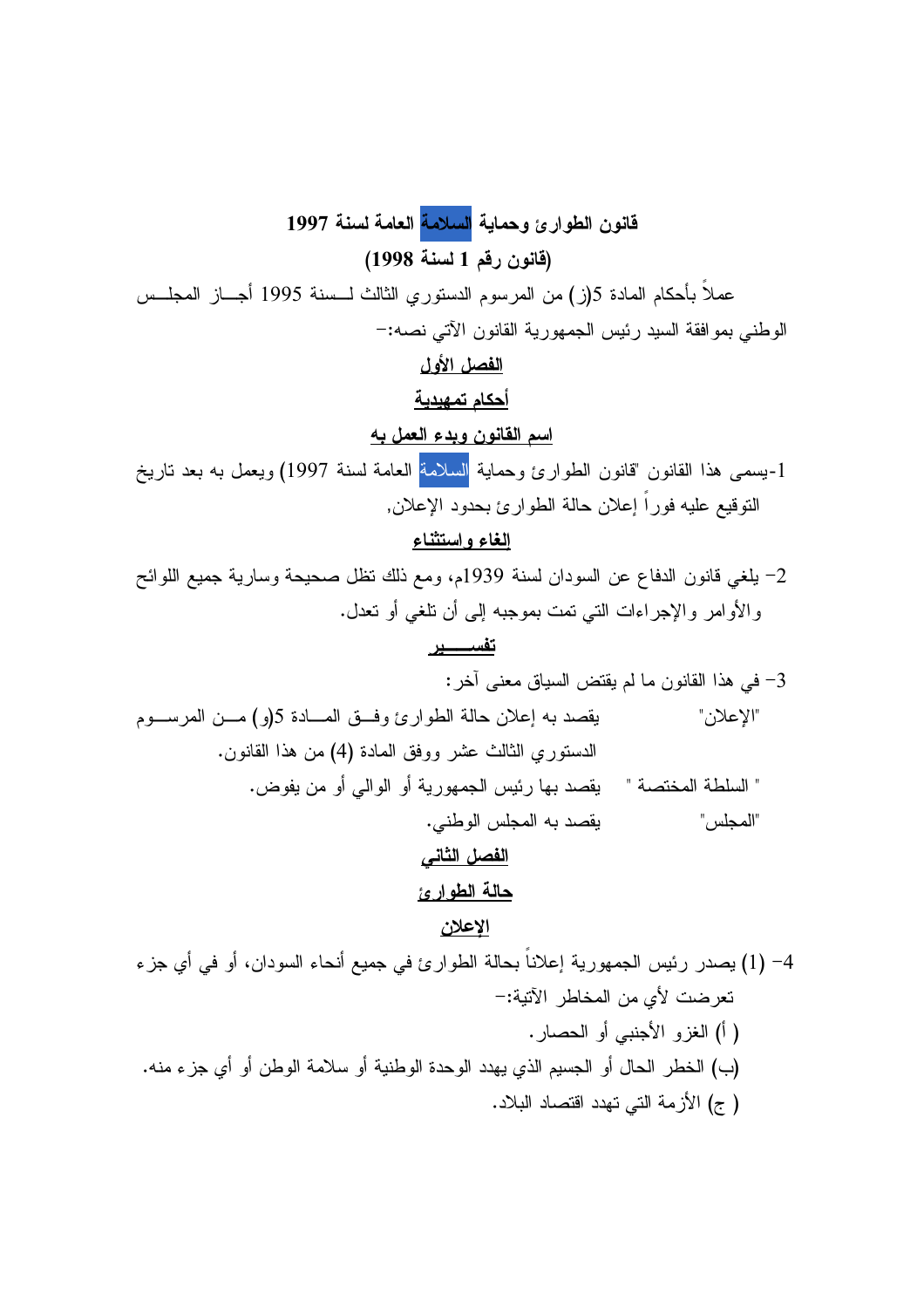- (2) وفق أحكام الدستور يعرض كل إعلان على المجلس في مدى ثلاثين يوماً من تاريخ صدروه ليقرر ما براه بشأنه.
- (3) يظل الإعلان سارياً إلى أن ينتهي أجله أو يصدر رئيس الجمهورية إعلاناً يلغي بموجبــه الإعلان الصادر .

## <u>سلطات الطوارئ</u>

- 5– بعد الإعلان، تمارس السلطة المختصة أياً من السلطات الآتية وذلك في حدود تدابير  $-t_{\xi}$ الطوار ء ( أ) دخول أي مباني، أو نفتيشها أو نفتيش الأشخاص. (ب) فر ض الر قابة على أي ممتلكات أو منشآت. (ج) النزع والاستيلاء وفق حاجة الطوارئ على الأرض أو العقار أو المحال أو السلع أو الأموال أو الأشياء بتعويض عادل وناجز. (د) الحجز على الأموال والمحال والسلع والأشياء التي يشتبه بأنها موضوع مخالفة للقانون، وذلك حتى يتم التحري أو المحاكمة. (هـ) حظرٍ أو نتظيمٍ حركة الأشخاص أو نشاطهم أو حركة الأشياء أو وسائل النقل والاتصال في أي منطقة أو زمان. (و) تنظيم إنتاج السلع أو أداء خدمات أو نقل السلع أو الأشياء أو تخزينها، وتحديد الأسعار ونظم التعامل. (ز ) تكليف الأشخاص بأي خدمة تقتضيها حاجات الطوارئ مع حفظ حق الأجر ِ عليها. (ح) اعتقال الأشخاص الذين يشتبه في اشتر اكهم في جريمة تتصل بالإعلان.
	- (ط) صلاحيات أخرى يراها رئيس الجمهورية ضرورية.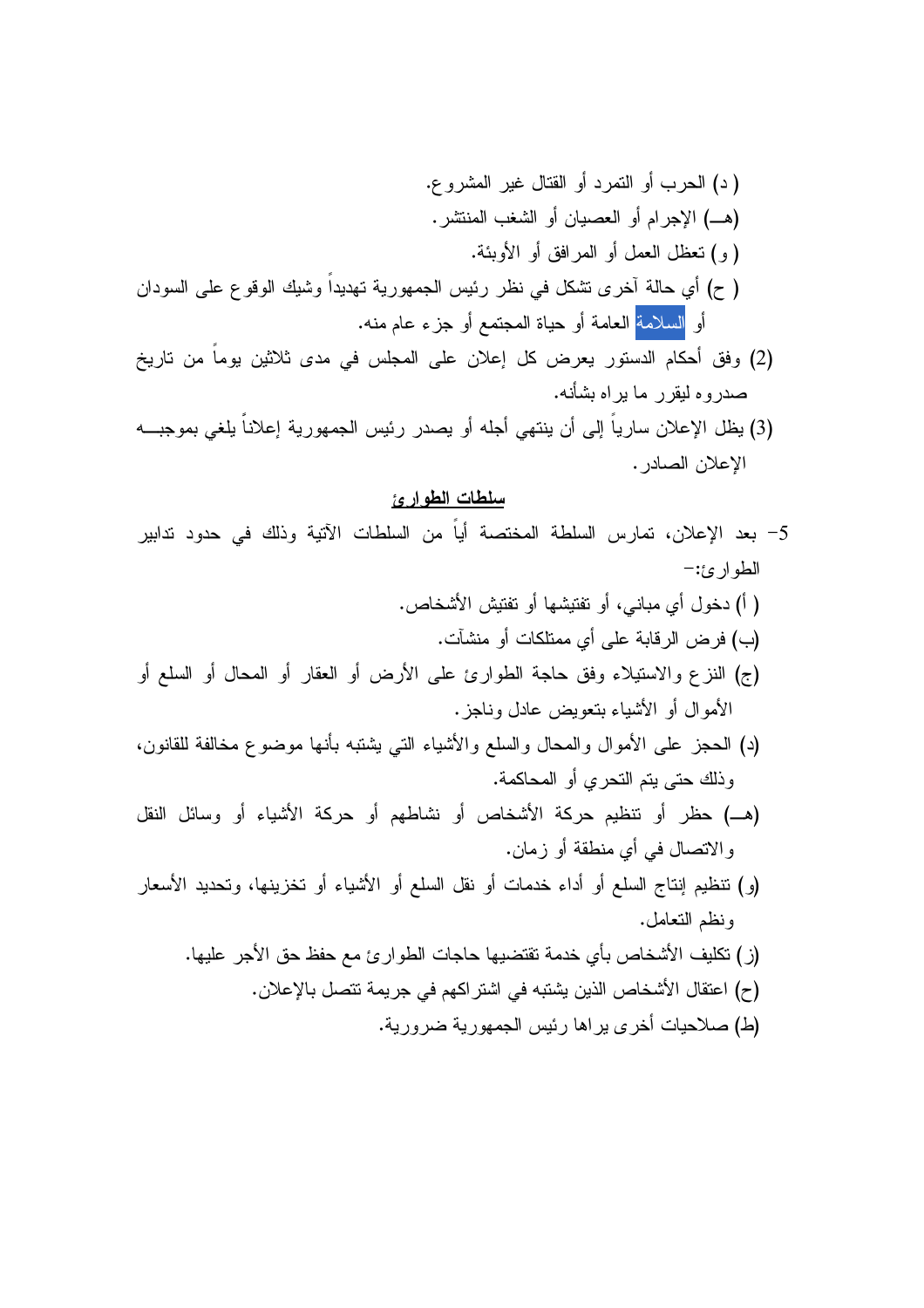# الفصل الثالث <u>أحكام عامة</u>

#### الإجراءات والمحاكمة

- 6– (1) تطبق أحكام القانون الجنائي سنة 1991م، على الأفعال التي ترتكب مخالفة لأحكام هذا القانون واللوائح والأوامر الصادرة بموجبه، ما لم نكن أحكامه متعارضة مع هذا القانون واللوائح والأوامر الصادرة بموجبه.
- (2) يجوز لرئيس الجمهورية أو من يفوضه بالتشاور مع رئيس القضاء أن يشكل محاكم خاصة ابتدائية واستئنافية لمحاكمة أي متهم تحت هذا القانون، وأن يحدد الإجراءات التي نتبع في المحاكمة.
- (3) يجوز للسلطة المختصة بعد التشاور مع وزير العدل ووزير الشئون الداخلية إنشاء نيابات خاصة للتحر ي و التحقيق وفق أحكام هذا القانون.

#### العقويات

- 7- (1) يعاقب كل شخص يرتكب مخالفة لأحكام هذا القانون أو اللوائح أو الأوامر الصادرة بموجب أو الأوامر الصادرة من السلطة المختصة بالسجن أو الغرامة أو العقوبتين معاً.
- (2) في غير الجرائم المعاقب عليها بالإعدام أو السجن المؤبد يجوز للمحكمة الخاصة إصدار عقوبات إضافية بالسجن أو الغرامة أو المصادرة أيضاً في الجرائم المعاقب عليها في القانون الجنائبي لسنة 1991م مما يتصل بأحوال إعلان الطوارئ.

# سلطة إصدار اللوائح

- 8– (1) يجوز لرئيس الجمهورية أن يصدر اللوائح والأوامر التي يراها ضرورية لتتفيذ أحكام هذا القانون.
- (2) يجوز للسلطة المختصة أن تصدر الأوامر اللازمة للقيام بمهامها وفق أحكام هذا القانون. شيسسسسسهادة

بهذا أشهد بأن المجلس الوطنبي أجاز "قانون الطوارئ وحماية <mark>السلامة العامة لسنة</mark> 1997م" في جلسته رقم (41) من درو الانعقاد الرابع بتاريخ 24 شعبان 1418هـ الموافق 24 ديسمبر 1997م.

### د. حسن عبد الله الترابي